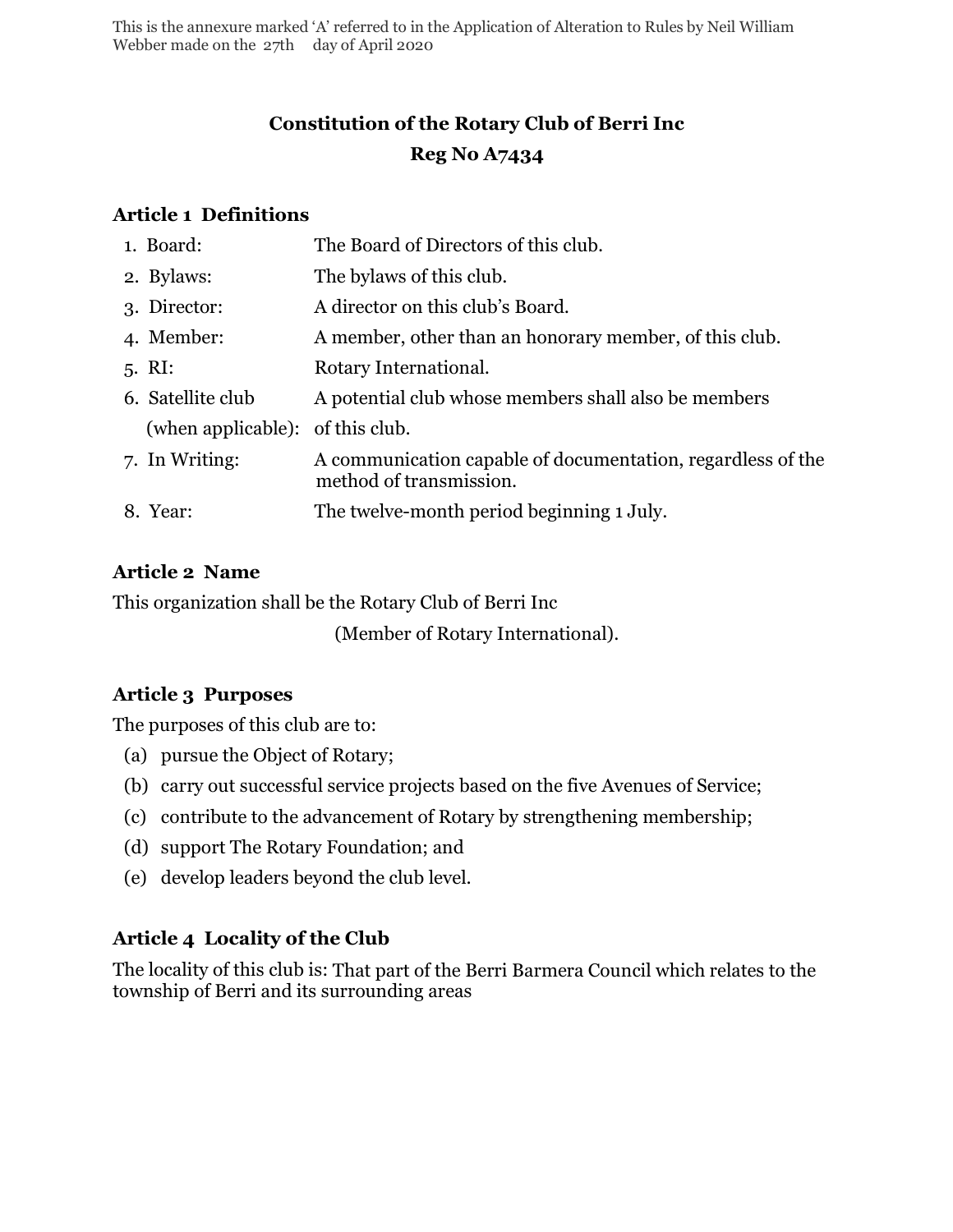# **Article 5 Object**

The Object of Rotary is to encourage and foster the ideal of service as a basis of worthy enterprise and, in particular, to encourage and foster:

- *First.* The development of acquaintance as an opportunity for service;
- *Second.* High ethical standards in business and professions, the recognition of the worthiness of all useful occupations, and the dignifying of each Rotarian's occupation as an opportunity to serve society;
- *Third.* The application of the ideal of service in each Rotarian's personal, business, and community life;
- *Fourth.* The advancement of international understanding, goodwill, and peace through a world fellowship of business and professional persons united in the ideal of service.

#### **Article 6 Five Avenues of Service**

Rotary's five Avenues of Service are the philosophical and practical framework for the work of this Rotary club.

- 1. Club Service, the first Avenue of Service, involves action a member should take within this club to help it function successfully.
- 2. Vocational Service, the second Avenue of Service, has the purpose of promoting high ethical standards in businesses and professions, recognizing the worthiness of all dignified occupations, and fostering the ideal of service in the pursuit of all vocations. The role of members includes conducting themselves and their businesses in accordance with Rotary's principles and lending their vocational skills to club-developed projects in order to address the issues and needs of society.
- 3. Community Service, the third Avenue of Service, comprises varied efforts that members make, sometimes in conjunction with others, to improve the quality of life of those who live within this club's locality or municipality.
- 4. International Service, the fourth Avenue of Service, comprises those activities that members do to advance international understanding, goodwill, and peace by fostering acquaintance with people of other countries, their cultures, customs, accomplishments, aspirations, and problems, through reading and correspondence and through cooperation in all club activities and projects designed to help people in other lands.
- 5. Youth Service, the fifth Avenue of Service, recognizes the positive change implemented by youth and young adults through leadership development activities, involvement in community and international service projects, and exchange programs that enrich and foster world peace and cultural understanding.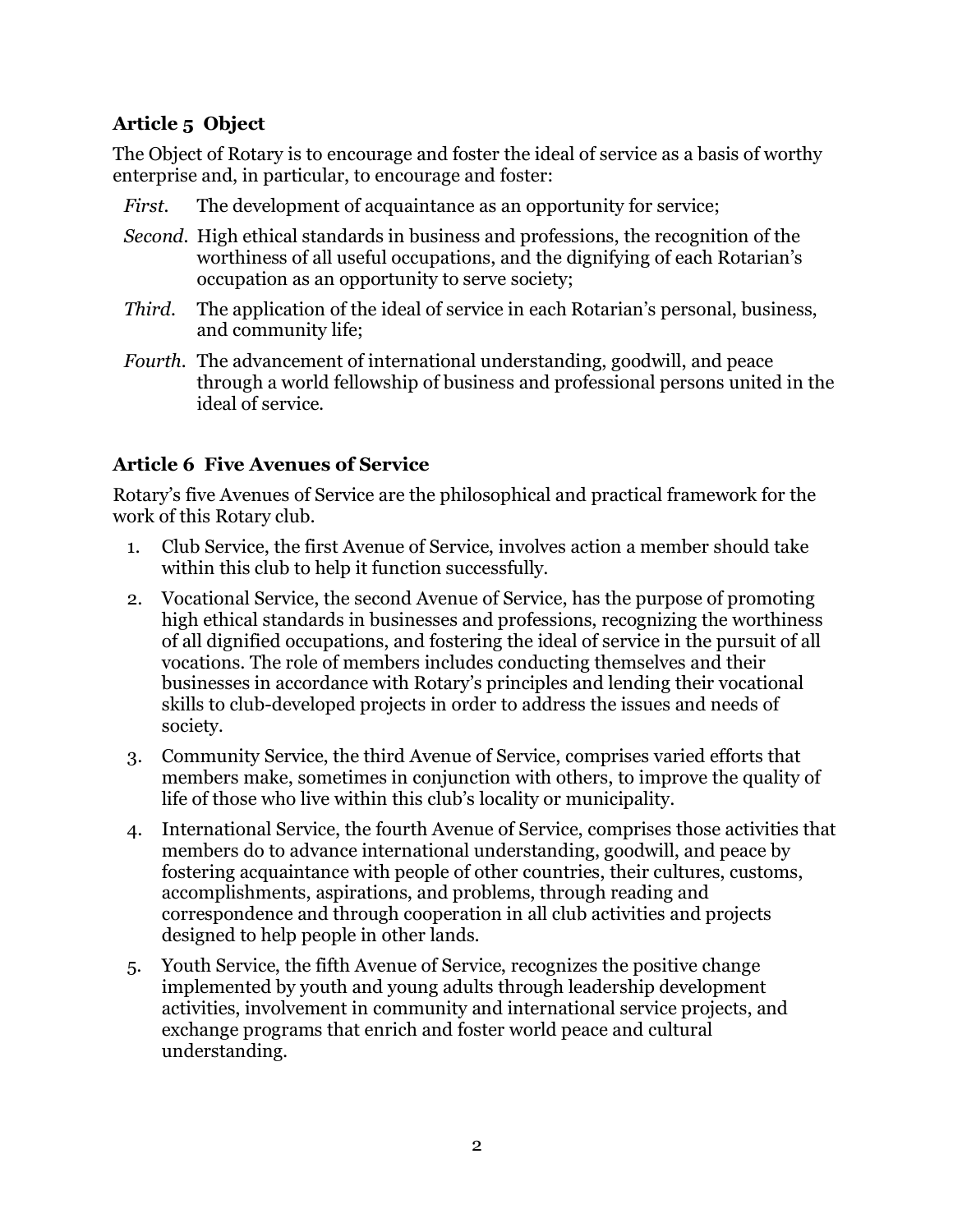#### **Article 7 Meetings**

#### **Section 1 —** *Regular Meetings.*

- (a) *Day and Time.* This club shall hold a regular weekly meeting on the day and time set in the bylaws.
- (b) *Method of Meeting.* Attendance may be in person, by telephone, online, or through an online interactive activity. An interactive meeting shall be considered to be held on the day that the interactive activity is posted.
- (c) *Change of Meeting.* For good cause, the board may change a regular meeting to any day between the preceding and following regular meetings, to a different time of the regular day, or to a different place.
- (d) *Cancellation.* The board may cancel a regular meeting for these reasons:
	- (1) a holiday, or during a week that includes a holiday;
	- (2) in observance of the death of a member;
	- (3) an epidemic or a disaster that affects the whole community; or
	- (4) an armed conflict in the community.

The board may cancel up to four regular meetings a year for causes not listed here, but may not cancel more than three consecutive meetings.

- (e) *Satellite Club Meeting (When Applicable).* If provided in the bylaws, a satellite club shall hold regular weekly meetings at a day, time, and place decided by its members. The day, time, and place of the meeting may be changed in a way similar to that provided for the club's regular meetings in section 1(c) of this article. A satellite club meeting may be cancelled for the reasons in section 1(d) of this article. Voting procedures shall be as provided in the bylaws.
- (f) *Exceptions.* The bylaws may include provisions that are not in accordance with this section. A club, however, must meet at least twice per month.

#### **Section 2 —** *Annual Meeting.*

- (a) An annual meeting to elect officers and present a mid-year report, including current year income and expenses, together with a financial report on the previous year, shall be held before 31 December, as provided in the bylaws.
- (b) A satellite club shall hold an annual meeting of its members before 31 December to elect officers for the satellite club.

**Section 3 —** *Board Meetings.* Within 60 days after all board meetings, written minutes should be available to all members.

#### **Article 8 Membership**

**Section 1 —** *General Qualifications.* This club shall be composed of adult persons who demonstrate good character, integrity, and leadership; possess good reputation within their business, profession, and/or community; and are willing to serve in their community and/or around the world.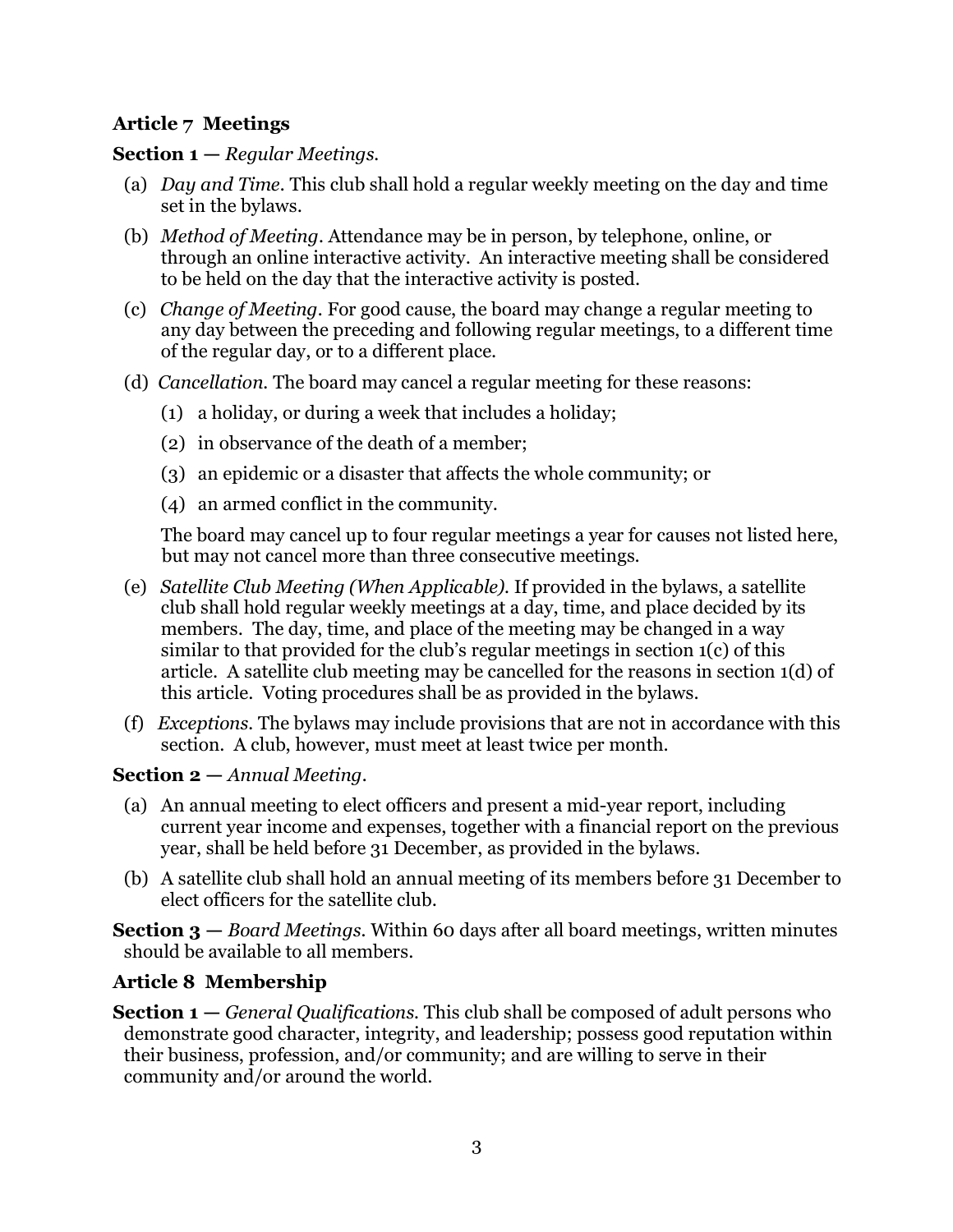**Section 2 —** *Types.* This club shall have two types of membership, active and honorary. Clubs may create other types in accordance with section 7 of this article. These members are reported to RI as either active or honorary.

**Section 3 —** *Active Members.* A person who possesses the qualifications in article 5, section 2 of the RI constitution may be elected as an active club member.

**Section 4 —** *Satellite Club Members.* Members of a satellite club of this club shall also be members of this club until the satellite club is admitted to RI membership as a Rotary club.

**Section 5 —** *Prohibited Dual Memberships.* No member shall simultaneously

- (a) belong to this and another club other than a satellite of this club, or
- (b) be an honorary member in this club.

**Section 6 —** *Honorary Membership.* This club may elect honorary members for terms set by the board, who shall:

- (a) be exempt from paying dues;
- (b) not vote;
- (c) not hold any club office;
- (d) not hold classifications; and
- (e) be entitled to attend all meetings and enjoy all other privileges in the club, but have no rights or privileges in any other club, except to visit without being a Rotarian's guest.
- **Section 7** *Exceptions.* The bylaws may include provisions that are not in accordance with article 8, sections 2 and 4 - 6.

# **Article 9 Club Membership Composition**

- **Section 1 —** *General Provisions.* Each member shall be classified in accordance with the member's business, profession, occupation, or community service. The classification shall describe the principal and recognized activity of the member's firm, company, or institution, the member's principal and recognized business or professional activity, or the nature of the member's community service activity. The board may adjust a member's classification if the member changes positions, professions, or occupations.
- **Section 2 —***Diverse Club Membership.* This club's membership should represent a cross section of the businesses, professions, occupations, and civic organizations in its community, including age, gender, and ethnic diversity.

# **Article 10 Attendance**

**Section 1 —** *General Provisions.* Each member should attend this club's regular meetings, or its satellite club's regular meetings, and engage in this club's service projects, events, and other activities. A member shall be counted as attending a regular meeting if the member: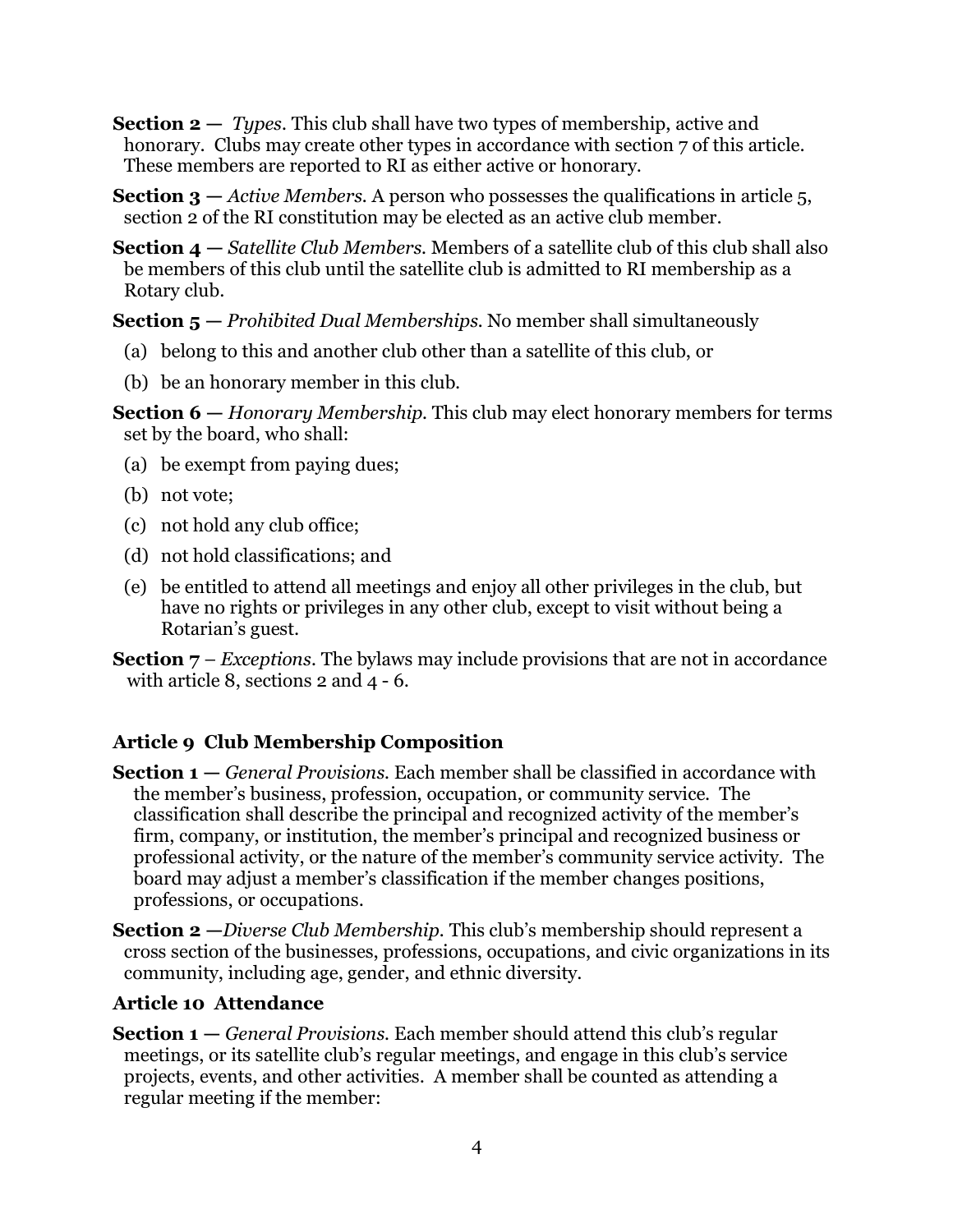- (a) is present in person, by telephone, or online for at least 60 percent of the meeting;
- (b) is present but called away unexpectedly and later presents to the board satisfactory evidence that leaving was reasonable;
- (c) participates in the regular online meeting or interactive activity posted on the club's website within one week after its posting; or
- (d) makes up the absence in any of the following ways within the same year:
	- (1) attends at least 60 percent of the regular meeting of another club, a provisional club, or a satellite of another club;
	- (2) is present at the time and place of a regular meeting or satellite club meeting of another club for the purpose of attending, but that club is not meeting at that time or place;
	- (3) attends and participates in a club service project or a club-sponsored community event or meeting authorized by the board;
	- (4) attends a board meeting or, if authorized by the board, a meeting of a service committee to which the member is assigned;
	- (5) participates through a club website in an online meeting or interactive activity;
	- (6) attends a regular meeting of a Rotaract or Interact club, Rotary Community Corps, or Rotary Fellowship or of a provisional Rotaract or Interact club, Rotary Community Corps, or Rotary Fellowship; or
	- (7) attends an RI convention, a council on legislation, an international assembly, a Rotary institute, any meeting convened with the approval of the RI board of directors or the RI president, a multizone conference, a meeting of an RI committee, a district conference, a district training assembly, any district meeting held at the direction of the RI board, any district committee meeting held by direction of the governor, or a regularly announced intercity meeting of clubs.

**Section 2 —** *Extended Absence While Working at a Distance.* If a member works on a distant assignment for an extended period of time, attendance at the meetings of a designated club at the site of the assignment replaces attendance at the regular meetings of the member's club, if the two clubs agree.

**Section 3 —** *Absence Because of Other Rotary Activities.* An absence does not require a make-up if, at the time of the meeting, the member is:

- (a) traveling with reasonable directness to or from one of the meetings specified in sub-subsection  $(1)(d)(7)$ ;
- (b) serving as an officer or member of an RI committee or as a TRF trustee;
- (c) serving as the special representative of the governor in forming a new club;
- (d) on Rotary business in the employ of RI;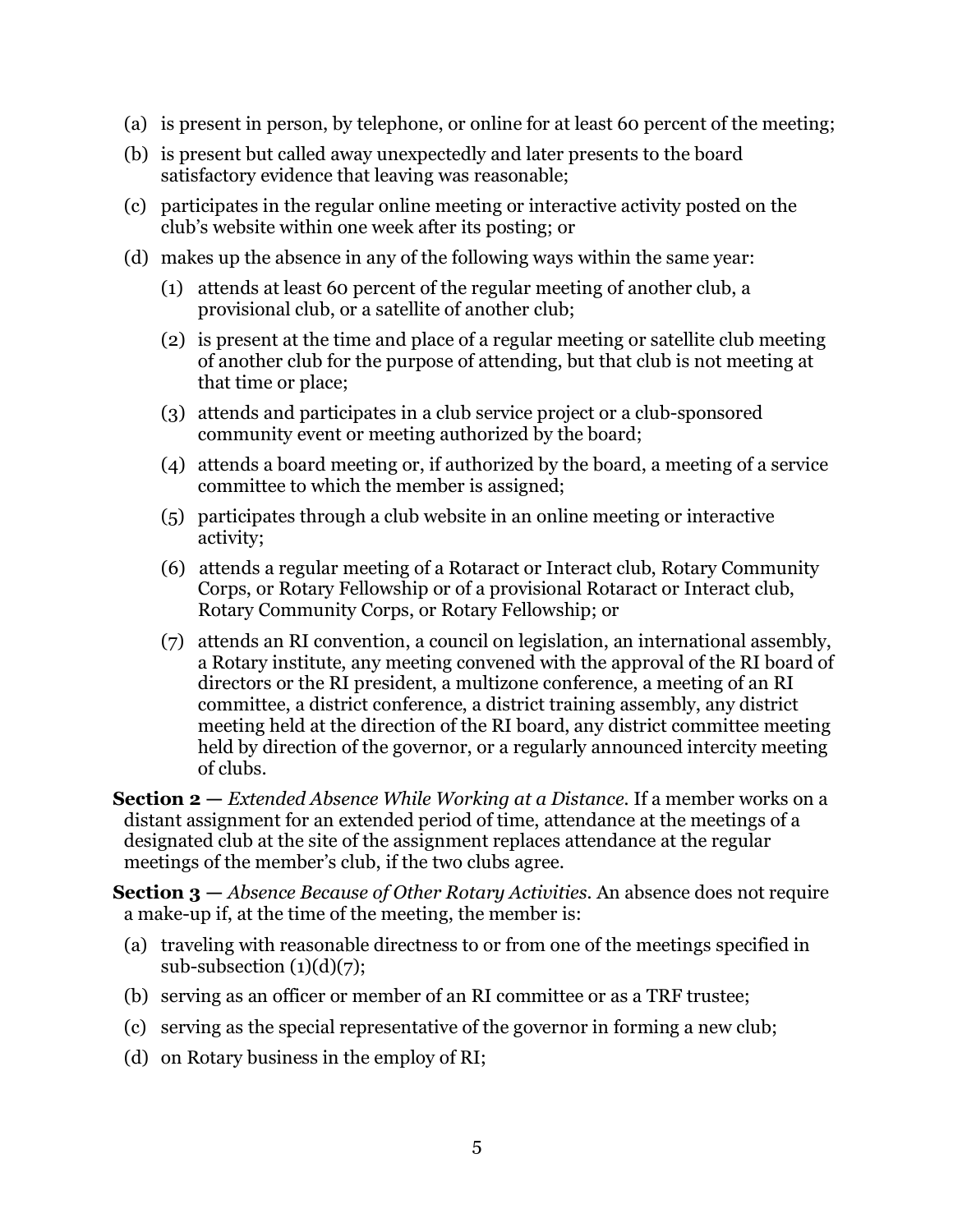- (e) directly and actively engaged in a district-sponsored, RI-sponsored, or TRFsponsored service project in a remote area, where making up attendance is impossible; or
- (f) engaged in Rotary business duly authorized by the board, which precludes attendance at the meeting.

**Section 4 —** *RI Officers' Absences.* An absence shall be excused if the member is a current RI officer or a Rotarian partner of a current RI officer.

**Section 5 —** *Excused Absences.* A member's absence shall be excused if:

- (a) The board approves it for reasons, conditions, and circumstances it considers good and sufficient. Such excused absences shall not last longer than 12 months. However, if a leave is taken for medical reasons, follows the birth or adoption of a child, or takes place during foster care of a child, the board may extend it beyond the original 12 months.
- (b) The sum of the member's age and years of membership in one or more clubs is 85 years or more, the member has been a Rotarian for at least 20 years, the member has notified the club secretary in writing of a desire to be excused from attendance, and the board has approved.
- **Section 6 —** *Attendance Records.* When a member whose absences are excused under subsection 5(a) of this article does not attend a club meeting, the member and the absence shall not be included in the attendance records. If a member whose absences are excused under section 4 or subsection 5(b) of this article attends a club meeting, the member and the attendance shall be included in this club's membership and attendance figures.

**Section**  $7 - Exceptions$ **. The bylaws may include provisions not in accordance with** article 10.

#### **Article 11 Directors and Officers and Committees**

- **Section 1 —** *Governing Body.* The governing body of this club is the board, as provided in the bylaws.
- **Section 2 —** *Authority.* The board has general control over all officers and committees and, for good cause, may declare any office vacant.
- **Section 3 —** *Board Action Final.* In all club matters, the decision of the board is final, subject only to an appeal to the club. However, when the board decides to terminate membership, the member, according to article 13, section 6, may appeal to the club, request mediation, or request arbitration. An appeal to reverse a board decision requires a two-thirds vote of the members present at a regular meeting specified by the board, provided that a quorum is present and the secretary has given notice of the appeal to each member at least five days before the meeting. The club's action on an appeal is final.
- **Section 4 —** *Officers.* The club officers shall be a president, the immediate past president, a president-elect, a secretary, and a treasurer and may also include one or more vice-presidents, all of whom shall be members of the board. The club officers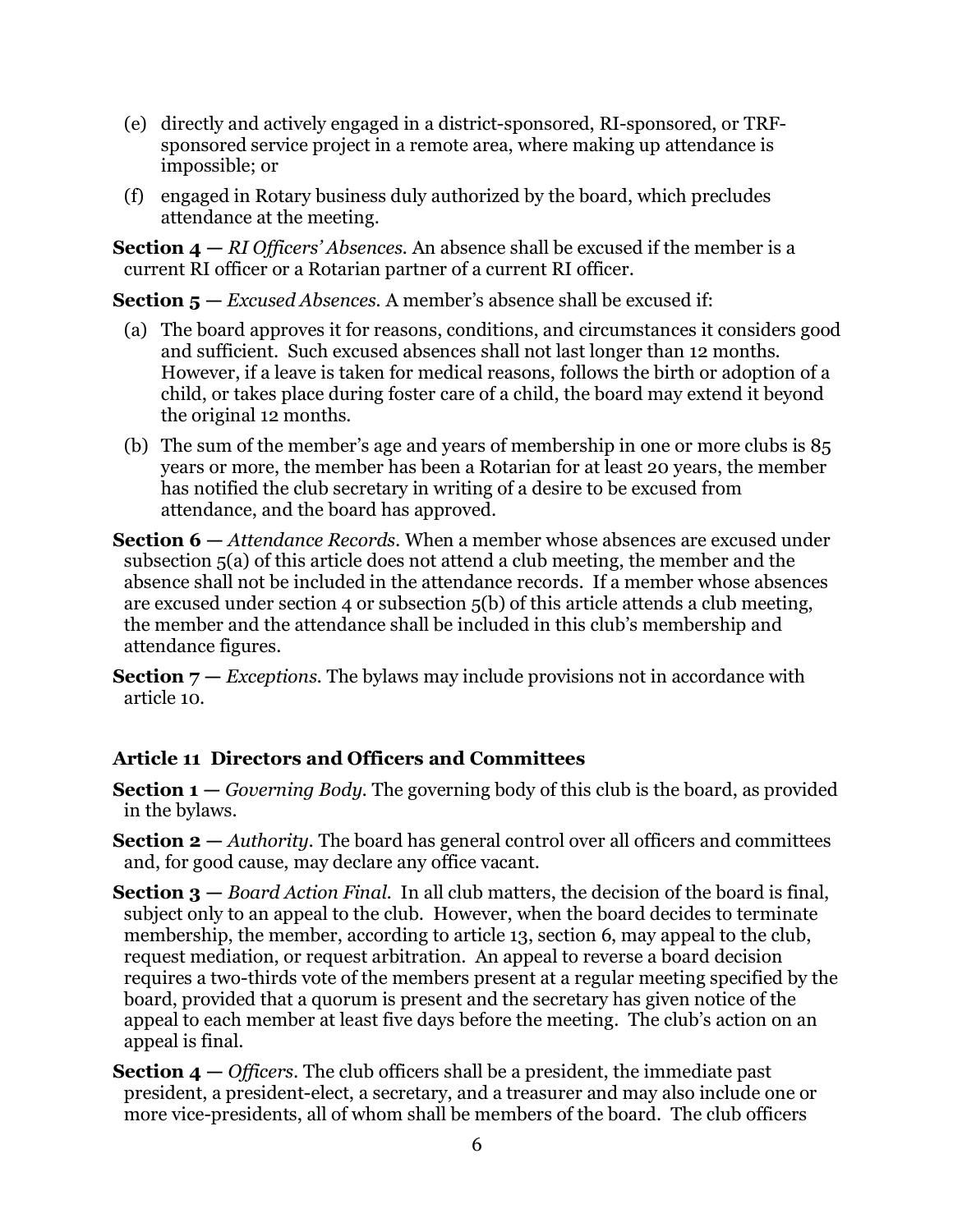may also include a sergeant-at-arms, who may be a member of the board, if the bylaws provide. Each officer and director shall be a member in good standing of this club. Club officers shall regularly attend satellite club meetings.

#### **Section 5 —** *Election of Officers.*

- (a) *Terms of Officers other than President.* Each officer shall be elected as provided in the bylaws. Except for the president, each officer takes office on 1 July immediately following election and serves for the term of office or until a successor is elected and qualified.
- (b) *Term of President.* A president-nominee shall be elected as provided in the bylaws, at least 18 months but not more than two years before the day of taking office as president. The nominee becomes president-elect on 1 July in the year before taking office as president. The president takes office on 1 July and serves a period of one year. When a successor is not elected, the current president's term is extended for up to one year.
- (c) *Qualifications of President.* A candidate for president must be a member of this club for at least one year before being nominated, unless the governor determines that less than a full year satisfies this requirement. The president-elect shall attend the presidents-elect training seminar and the training assembly unless excused by the governor-elect. If excused, the president-elect shall send a club representative. If the president-elect does not attend the presidents-elect training seminar and the training assembly and has not been excused by the governor-elect or, if excused, does not send a club representative to these meetings, the president-elect shall not serve as club president. The current president then shall continue to serve until the election of a successor who has attended a presidentselect training seminar and training assembly or training deemed sufficient by the governor-elect.

# **Section 6 —** *Governance of a Satellite Club of This Club.*

- (a) *Satellite Club Oversight.* This club shall provide general oversight and support of a satellite club as deemed appropriate by the board.
- (b) *Satellite Club Board.* For day-to-day governance, a satellite club shall have an annually elected board, drawn from its members and comprising the officers of the satellite club and four to six other members as the bylaws shall provide. The highest officer of the satellite club shall be the chair, and other officers shall be the immediate past chair, the chair-elect, the secretary, and the treasurer. The satellite board shall be responsible for the day-to-day organization and management of the satellite club and its activities, in accordance with Rotary rules, requirements, policies, aims, and objectives, under the guidance of this club. It shall have no authority within, or over, this club.
- (c) *Satellite Club Reporting Procedure.* A satellite club shall annually submit to the president and board of this club a report on its membership, activities, and programs, accompanied by a financial statement and audited or reviewed accounts, for inclusion in this club's reports for its annual general meeting and any other reports that may, from time to time, be required by this club.

**Section 7 —** *Committees.* This club should have the following committees: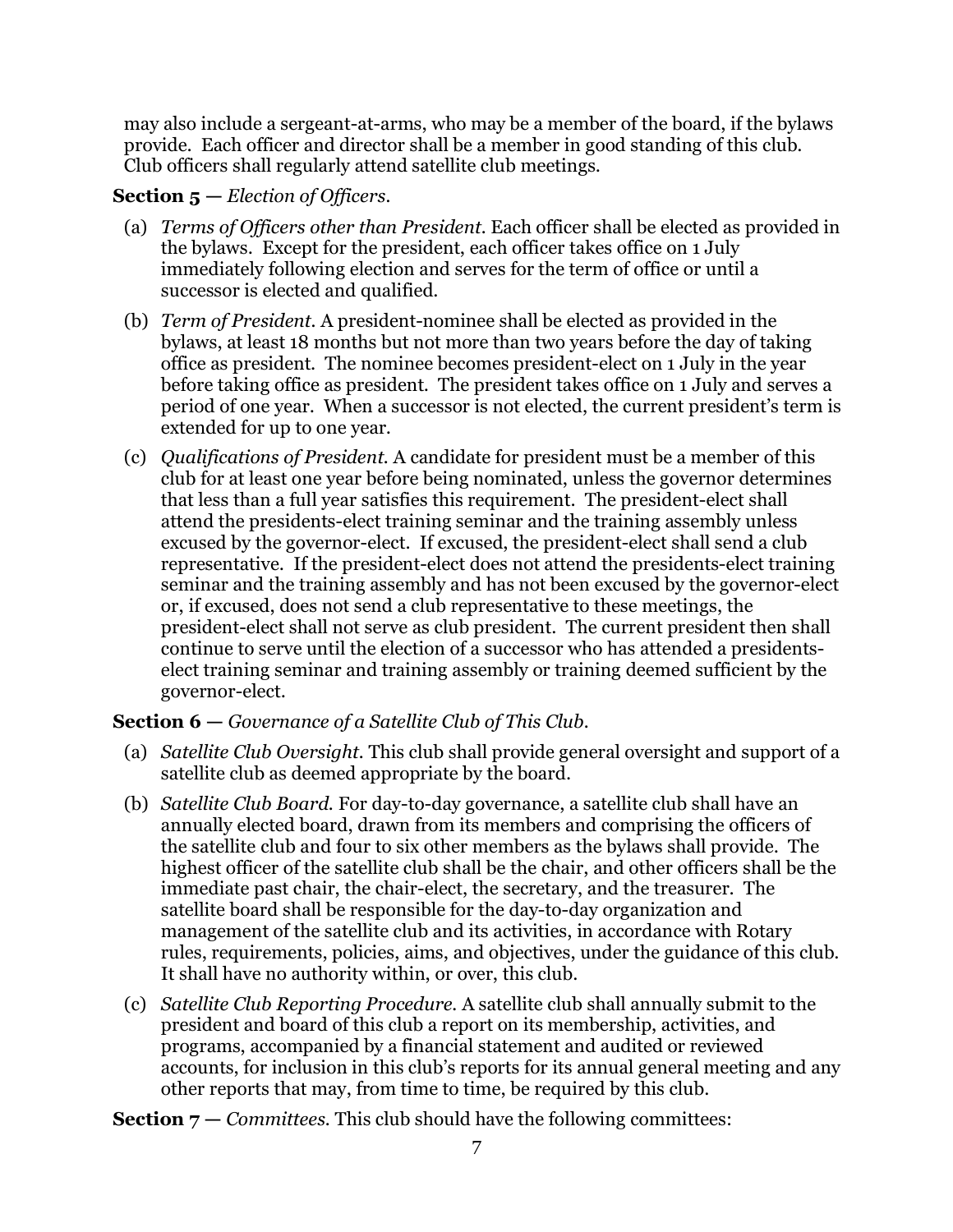- (a) Club Administration;
- (b) Membership;
- (c) Public Image;
- (d) Rotary Foundation; and
- (e) Service Projects.

The board or president may appoint additional committees as needed.

#### **Article 12 Dues**

Every member shall pay annual dues as prescribed in the bylaws.

# **Article 13 Duration of Membership**

**Section 1 —** *Period.* Membership shall continue during the existence of this club unless terminated as provided below.

#### **Section 2 —** *Automatic Termination.*

- (a) *Exceptions.* Membership shall automatically terminate when a member no longer meets the membership qualifications, except that when a member moves from the locality of this club or the surrounding area, but continues to meet all conditions of club membership, the board may:
	- (1) allow a member to remain in this club; or
	- (2) grant a special leave of absence, not to exceed one year, to enable the member to visit and become known to a club in the new community.
- (b) *Rejoining.* When a member in good standing has their membership terminated as described in subsection (a), that person may apply for membership again, under the same or another business, profession, occupation, community service, or other classification.
- (c) *Termination of Honorary Membership.* Honorary membership shall automatically terminate at the end of the term of membership set by the board, unless extended. The board may revoke an honorary membership at any time.

#### **Section 3 —** *Termination Non-payment of Dues.*

- (a) *Process.* Any member who fails to pay dues within 30 days after they are due shall be notified in writing by the secretary. If the dues are not paid within 10 days after the notification, the board may terminate membership, at its discretion.
- (b) *Reinstatement.* The board may reinstate the former member to membership if the former member requests and pays all debts to this club.

#### **Section 4 —** *Termination Non-attendance.*

(a) *Attendance Percentages.* A member must: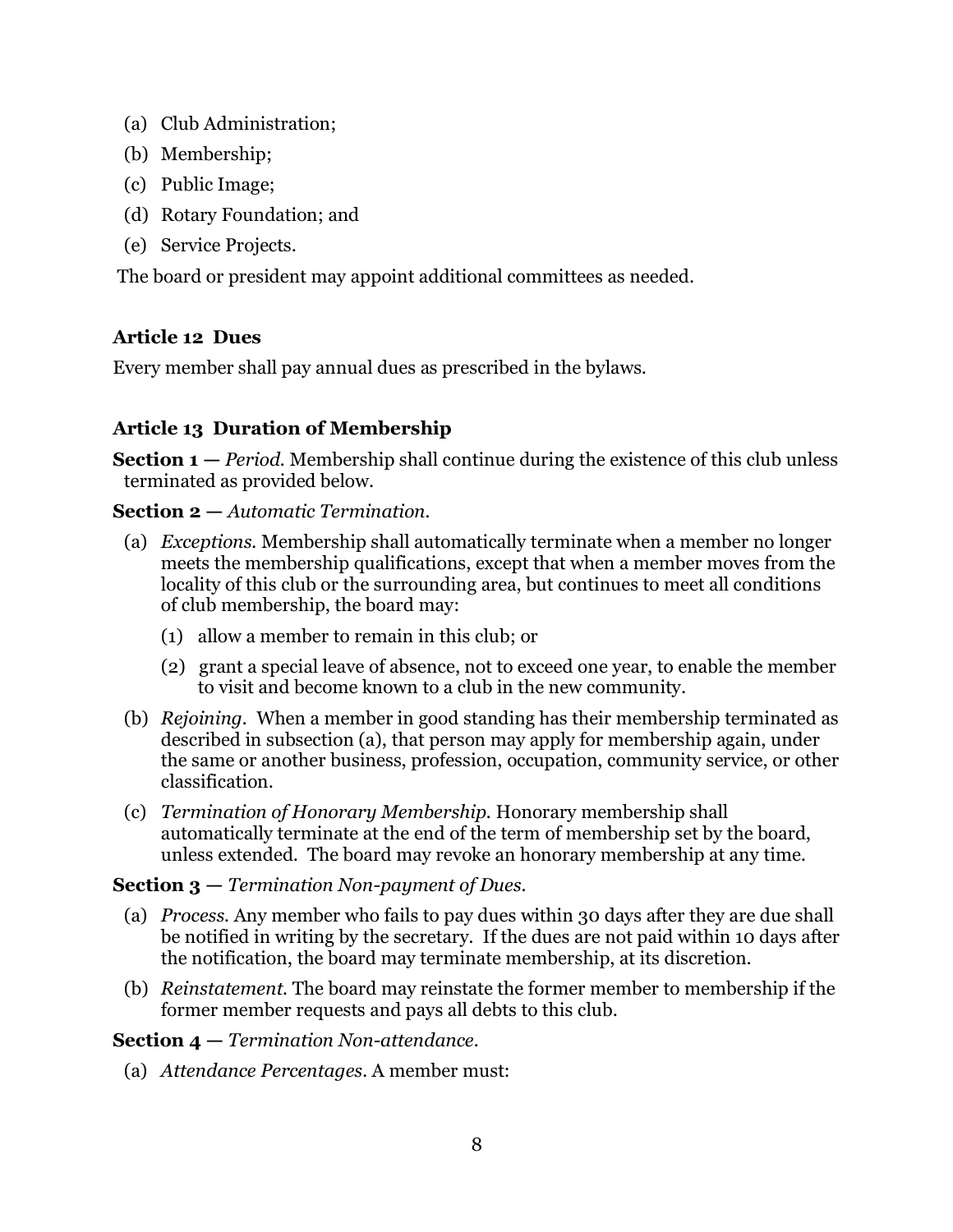- (1) attend or make up at least 50 percent of regular club meetings or satellite club meetings; engage in club projects, events, and other activities for at least 12 hours in each half of the year; or achieve a proportionate combination of both; and
- (2) attend at least 30 percent of this club's regular meetings or satellite club meetings or engage in club projects, events, and other activities in each half of the year (assistant governors, as defined by the RI board of directors, shall be excused from this requirement).

A member who fails to attend as required may be terminated unless the board consents to the non-attendance for good cause.

- (b) *Consecutive Absences.* Non-attendance may be considered a request to terminate membership in this club, if a member fails to attend or make up four consecutive regular meetings, unless otherwise excused by the board for good and sufficient reason or pursuant to article 10, sections 4 or 5. After the board notifies the member, the board, by a majority vote, may terminate the member's membership.
- (c) *Exceptions.* The bylaws may include provisions not in accordance with article 13, section 4.

#### **Section 5 —** *Termination — Other Causes.*

- (a) *Good Cause.* The board may terminate the membership of any member who ceases to have the qualifications for club membership or for any good cause by a vote of at least two-thirds of the board members present and voting, at a meeting called for that purpose. The guiding principles for this meeting shall be article 8, section 1; The Four-Way Test; and the high ethical standards of a Rotarian.
- (b) *Notice.* Before the board acts under subsection (a) of this section, the member shall be given at least 10 days' written notice and an opportunity to respond in writing to the board. Notice shall be delivered in person or by registered letter to the member's last known address. The member has the right to appear before the board to state his or her case.

#### **Section 6 —** *Right to Appeal, Mediate, or Arbitrate Termination.*

- (a) *Notice.* Within seven days after the board's decision to terminate or suspend membership, the secretary shall notify the member in writing. Within 14 days after the notice, the member may give written notice to the secretary of an appeal to the club or a request for mediation or arbitration. The procedure for mediation or arbitration is provided in article 17.
- (b) *Appeal.* In the event of an appeal, the board shall set a date for the hearing at a regular club meeting held within 21 days after receipt of the notice of appeal. At least five days' written notice of the meeting and its special business shall be given to every member. Only members shall be present when the appeal is heard. The action of the club is final and binding on all parties and shall not be subject to arbitration.
- **Section 7 —** *Board Action Final.* Board action shall be final if no appeal to this club is taken and no arbitration is requested.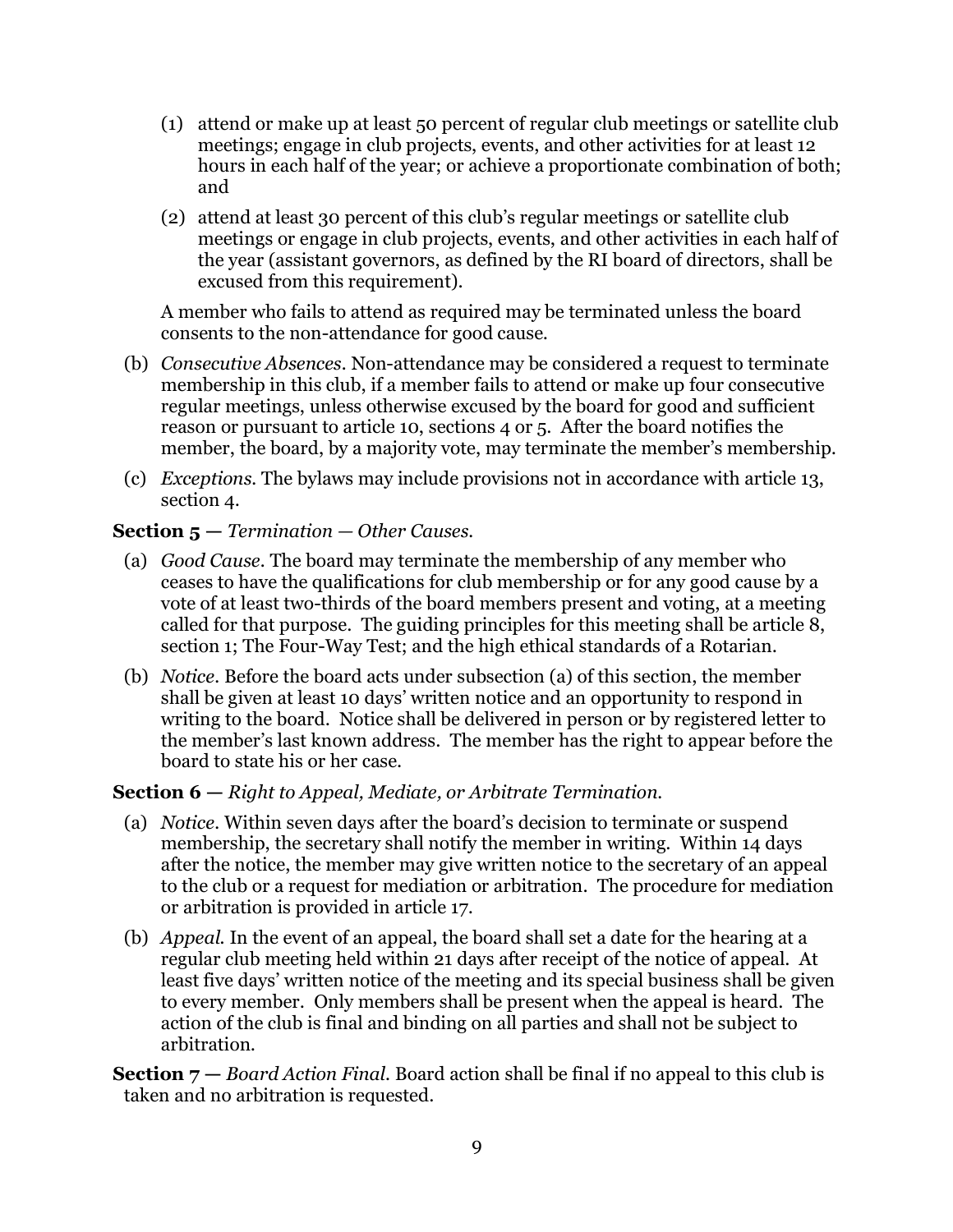- **Section 8 —** *Resignation.* A member's resignation from this club shall be in writing, addressed to the president or secretary. The board shall accept the resignation unless the member owes debt to this club.
- **Section 9 —** *Forfeiture of Property Interest.* Any person whose club membership is terminated in any manner shall forfeit all interest in any funds or other property of this club if, under local laws, the member acquired any right to them upon joining the club.

**Section 10 —** *Temporary Suspension.* Notwithstanding any provision of this constitution, if in the opinion of the board

- (a) credible accusations are made that a member has refused or neglected to comply with this constitution, or is guilty of conduct unbecoming a member or harmful to the club; and
- (b) those accusations, if proved, constitute good cause for terminating the membership of the member; and
- (c) no action should be taken on the membership of the member, pending the outcome of a matter or an event that the board believes should properly occur first; and
- (d) it is in the best interests of the club to temporarily suspend the member without a vote on the member's membership and to exclude the member from attendance at meetings and other club activities and from any club office or position;

the board may, by at least a two-thirds vote, temporarily suspend the member for a reasonable period up to 90 days and with any other conditions the board sets. A suspended member may appeal the suspension or may request mediation or arbitration as provided in section 6 of this article. During the suspension, the member shall be excused from attendance requirements. Before the suspension ends, the board must either move to terminate the suspended Rotarian or reinstate the Rotarian to full regular status.

# **Article 14 Community, National, and International Affairs**

**Section 1 —** *Proper Subjects.* Any public question involving the welfare of the community, the nation, and the world is a proper subject of fair and informed discussion at a club meeting. However, this club shall not express an opinion on any pending controversial public measure.

**Section 2 —** *No Endorsements.* This club shall not endorse or recommend any candidate for public office and shall not discuss at any club meeting the merits or demerits of any such candidate.

#### **Section 3 —** *Non-Political.*

(a) *Resolutions and Opinions.* This club shall neither adopt nor circulate resolutions or opinions and shall not take action dealing with world affairs or international policies of a political nature.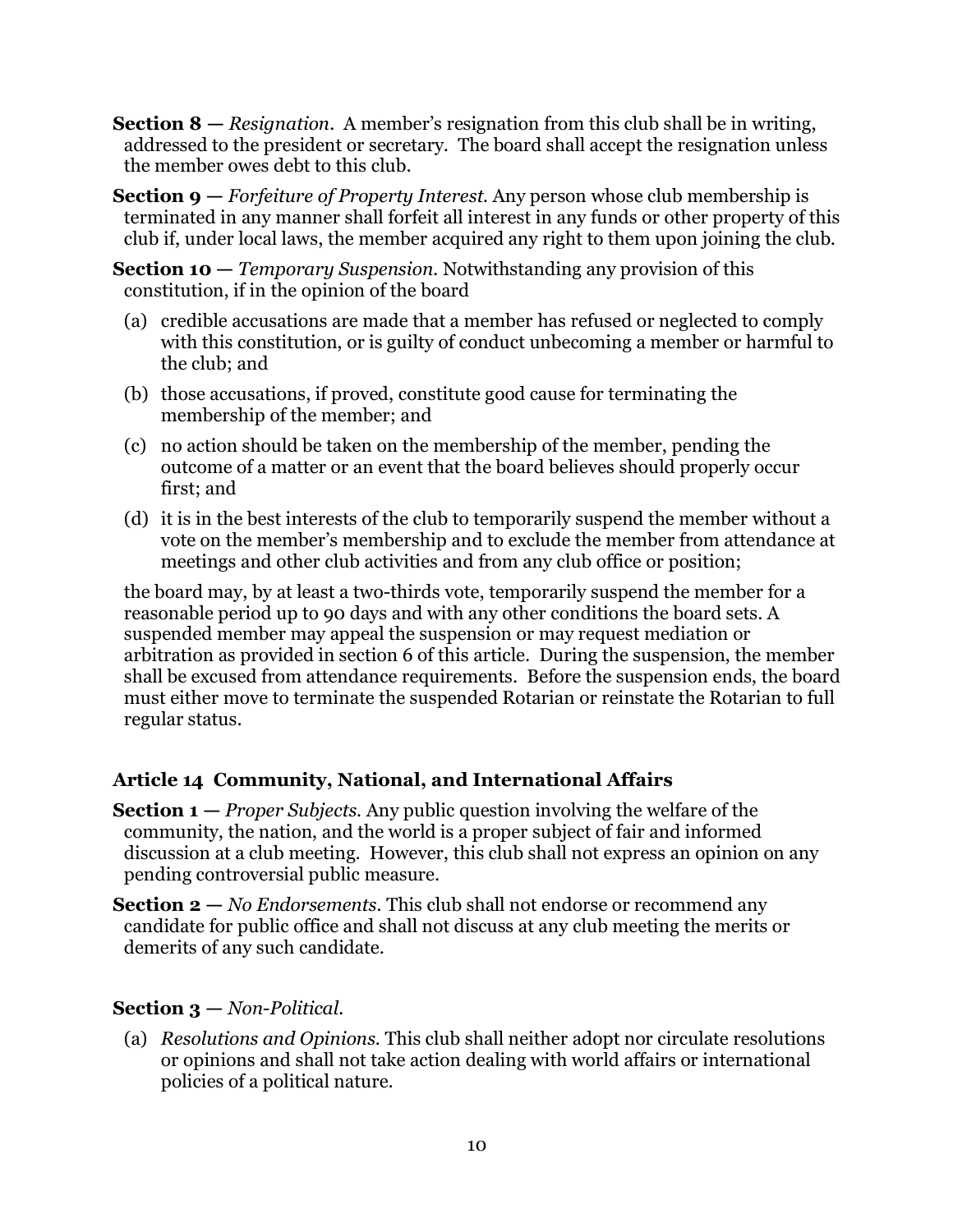(b) *Appeals.* This club shall not direct appeals to clubs, peoples, or governments, or circulate letters, speeches, or proposed plans for the solution of specific international problems of a political nature.

**Section 4 —** *Recognizing Rotary's Beginning.* The week of the anniversary of Rotary's founding, 23 February, is World Understanding and Peace Week. During this week, this club will celebrate Rotary service, reflect upon past achievements, and focus on programs of peace, understanding, and goodwill in the community and throughout the world.

#### **Article 15 Rotary Magazines**

- **Section 1 —** *Mandatory Subscription.* Unless this club is excused by the RI board of directors, each member shall subscribe to an official magazine. Two Rotarians who reside at the same address may subscribe jointly to an official magazine. The subscription fee shall be paid on the dates set by the board for the payment of per capita dues for the duration of membership in this club.
- **Section 2** *Subscription Collection*. The subscription fee shall be collected by this club from each member in advance and remitted to RI or to the office of a regional publication as determined by the RI board of directors.

#### **Article 16 Acceptance of Object and Compliance with Constitution and Bylaws**

By paying dues, a member accepts the principles of Rotary expressed in its object and agrees to comply with and be bound by the club constitution and bylaws. On these conditions alone is a member entitled to the privileges of this club. Each member shall be subject to the terms of the club constitution and bylaws whether or not the member has received copies of them.

# **Article 17 Arbitration and Mediation**

**Section 1 —** *Disputes.* Any dispute between any current or former member(s) and this club, any club officer, or the board, except a decision of the board, shall, upon a request to the secretary by any disputant, be resolved by either mediation or arbitration.

**Section 2 —** *Date for Mediation or Arbitration.* Within 21 days after receipt of the request, the board shall, in consultation with the disputants, set a date for the mediation or arbitration.

**Section 3 —** *Mediation.* The procedure for mediation shall be

- (a) recognized by an appropriate authority with national or state jurisdiction; or
- (b) recommended by a competent professional body whose recognized expertise covers alternative dispute resolution; or
- (c) recommended in documented guidelines determined by the RI board or TRF Trustees.